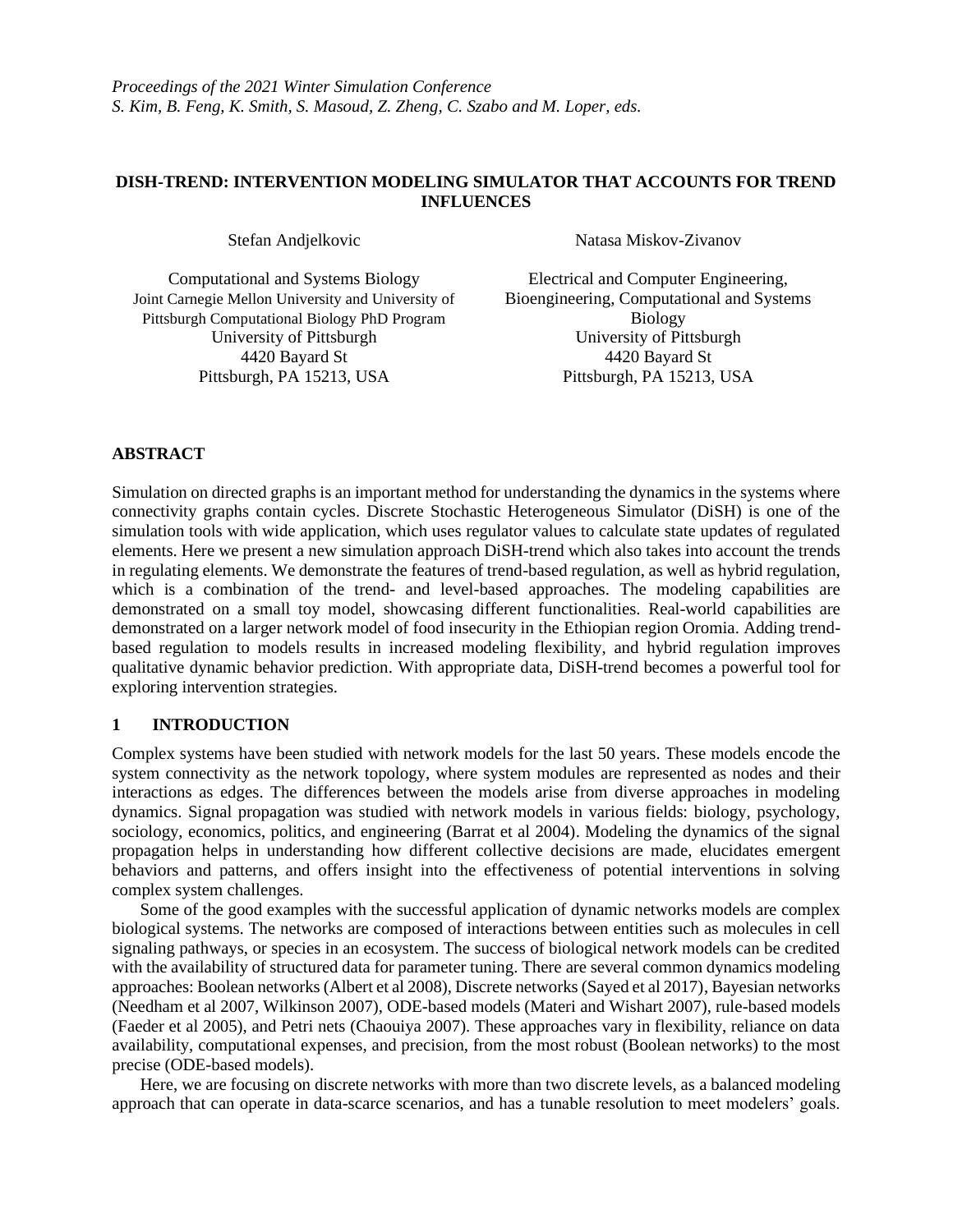As an example, we are using the discrete stochastic heterogeneous simulator (DiSH, Sayed et al 2017). This tool simulates signal propagation through a directed graph, by calculating individual element updates according to the states of their regulators (elements with directed edges pointing to the observed element).

DiSH calculates element updates exclusively based on their regulator values. This regulation regime was developed to represent the dynamics of chemical reactions, where a molecular species concentration only increases at the expense of its reagents. While it is a faithful representation of many processes in molecular biology, it lacks the necessary flexibility for models with heterogeneous granularity levels, where some interactions are so "tight" that the regulated element follows the trend of its regulator. This need arises when an interaction is hierarchical in nature so that an increase in the regulator is followed by an increase in the regulated element, and a decrease in the regulator followed by a decrease in the regulated element. As an example, if a population of bees is the only regulator of a population of insects in the model, then population trends in bees should be immediately observed in the population of insects because bees are taxonomically under insects.

In 1957, Holt extended the time series forecasting model in finance where the future levels are estimated as the average of the previous levels, by adding a trend-based term, where the trend is averaged displacement of the time series level over time. (Chatfield 1978, Holt 2004) Holt-Winters model (Winters 1960) expanded on it by introducing seasonality term to account for different seasons, and how certain trends can be damped in certain seasons (e.g., lower productivity increase in winter than summer).

Inspired by the works of Holt and Winters (Holt 2004, Winters 1960) and their persevering efficiency, we present here DiSH-trend, a novel modeling and simulation tool, which accounts for regulator trends alongside their levels and can integrate seasonality through an additional "season" node. The goal is to allow modelers enough flexibility to define the nodes according to both the relevant causal relations and the available data. As an example, assume only bee population data are available, and not insect population in general. If insect population is needed for interactions with other parts of the network, and its data are missing, then bees and insects can be two separate nodes in the network, instead of a single aggregated one called "insect population". In that case, bees, as part of the insect population, will have their population growth trends directly reflected in the total insect population growth.

The synergy of causality (network topology), dynamics modeling (update functions and simulation schemes), and data representation (discretized element values and value toggling) make DiSH-trend a powerful simulation tool for exploring various interventions strategies in complex systems. In this paper we provide a brief overview of discrete network modeling in Section 2, introduce DiSH-trend methods in Section 3. In Section 4, we describe the experiments for testing DiSH-trend capabilities, while in Section 5, we demonstrate qualitative advantages of allowing trend-based regulation in DiSH-trend. Section 6 concludes this paper, briefly summarizing its contributions.

#### **2 BACKGROUND**

#### **2.1 Discrete element-based models**

An underlying structure of models that can be simulated by DiSH-trend is a directed graph  $G(V, E)$  where each node  $v \in V$  represents a single model element, and each directed edge  $e \in E$  represents a directed interaction between elements. Elements are storing discrete level variables assigned to the graph nodes, update functions that determine how the element values change over time, as well as additional properties that the modeler finds relevant for human inspection and better model interpretability (e.g., location, category, or the origin of the element). The variable levels are uniformly distributed over [0,1] interval and each element  $X_i$  can have its own number of discrete levels  $L_i$ . For an element with L levels, k-th level (where  $0 \le k < L$ ) will have a value  $\frac{k}{L-1}$ . Element subsets that affect the updates of an element  $X_i$  are called influence sets, and the elements that belong to the influence set of the element  $X_i$  are called regulators of  $X_i$ , while  $X_i$  is called a regulated element. To simulate dynamics, regulated element values are updated by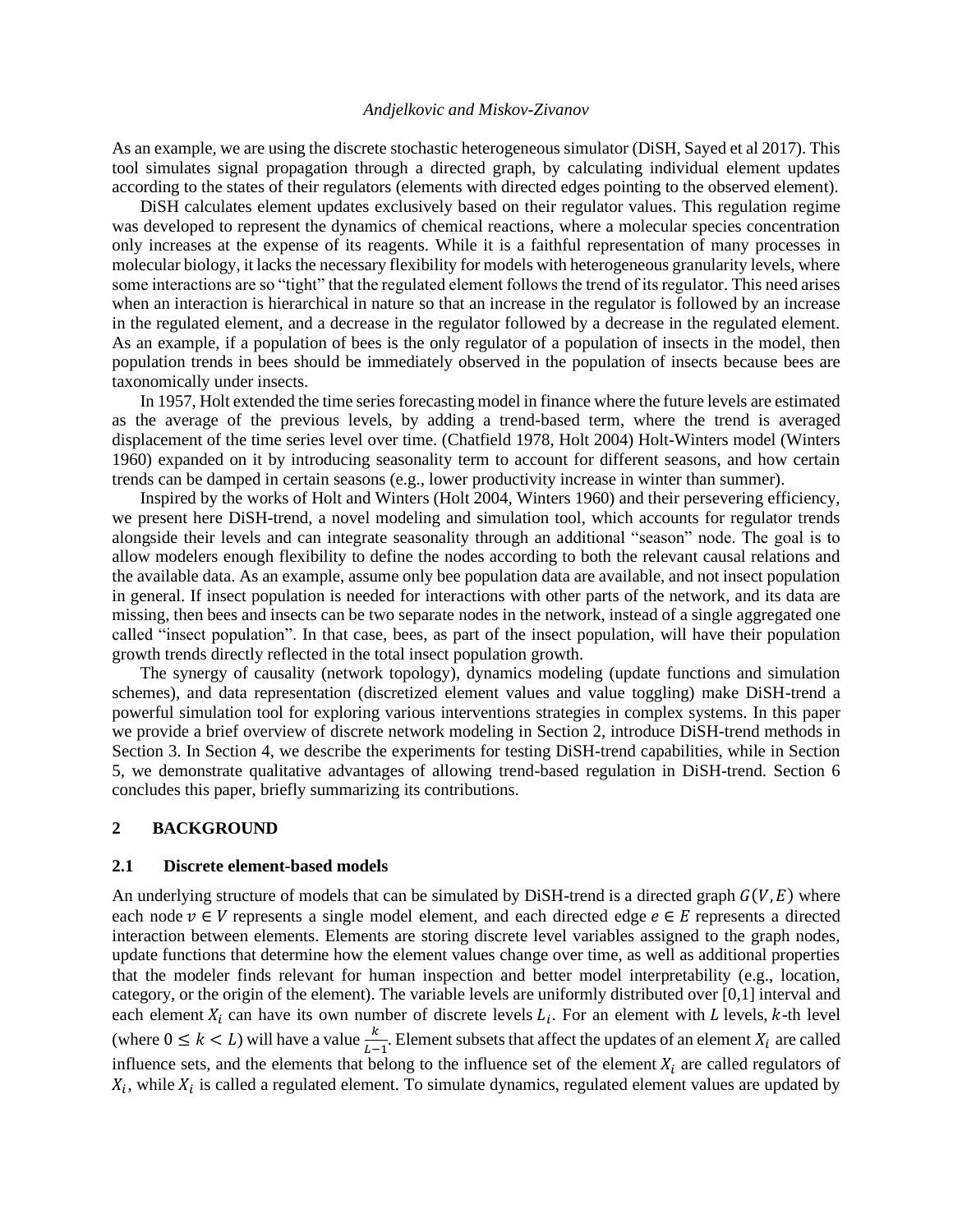calculating their update functions. The element update functions are functions of the previous states of their influence sets, and they define the model dynamics.

## **2.2 Simulation schemes**

To support different rates and order of changes in system components, DiSH-trend has several different simulation schemes, similar to the schemes implemented in DiSH [Sayed et al 2017]. These simulation schemes are categorized into (i) simultaneous, where all elements are updated simultaneously, (ii) sequential, where elements are updated one-by-one, either following a predefined ordering, or by randomly selecting an element for update in each time step, and (iii) group-update schemes, where each element is assigned to a group, and group elements are updated together. Selection of an arbitrary element/group for updates emulates the stochastic nature of the modeled complex system and allows for sampling over evolution trajectories, by running the simulation multiple times. Assuming no simulated trajectory is a priori more likely than any other, the trajectory is averaged across the runs, as described previously in [Sayed et al 2017]: for each element and each time step, an average value is calculated across all simulation runs, and the sequence of averaged element values is the expected trajectory.

# **2.3 Value toggling**

The *input signals* for the discrete network models are time series of element values on the *input nodes* (i.e. nodes with no regulators). They can be encoded through value toggling functionality of the simulator. Similar to DiSH, the new DiSH-trend simulator supports overwriting element values at predefined time steps, by designating value toggle sequence which consists of pairs  $(x, t)$ , where x is the overwriting value, and  $t$  is the time step in which the element value is overwritten. This feature can be used not only for defining input signal, but also for representing shocks to the system, and interventions, by instantaneously changing an element's value, and observing the downstream effects. Leveraging this functionality, a modeler can define relevant scenarios to explore, and compare the outcomes of different intervention strategies. In addition to input nodes, we are denoting nodes with the relevant simulation outcomes as *output nodes*.

# **3 METHODOLOGY**

As mentioned in Section 1, the DiSH simulator supported only models where update functions include level-based regulation, that is, element updates are computed solely based on the last observed values of its regulators. Here, we first provide the details of the level-based approach and then introduce the new trendbased modeling approach, the DiSH-trend simulator, which takes into account the trend of changes in regulator values. We will refer to these changes in element values as *trends*, to emphasize that the regulated element only sees the net change in the regulator value between its two consecutive updates. Besides the trend-based regulation, DiSH-trend also supports the hybrid regulation type, a combination of level-based and trend-based regulation, which is detailed at the end of this section.

# **3.1 Level-based regulation**

In the level-based regulation approach, each element  $X$  is updated according to the function of only the values of its regulator. If X has *n* regulators, and their values are  $R_1, R_2, \ldots, R_n$ , then the new value of X,  $X_{new}$ , is computed using the old value of X,  $X_{old}$ , and a function of regulator values as:

$$
X_{new} = X_{old} + F(R_1, R_2, ..., R_n)
$$
 (1)

Let a regulated element  $X$  be regulated by  $k$  positive regulator sets and  $l$  negative regulator sets, each containing one or more regulators. A regulator set with the regulated element forms a regulation hyperedge (a generalized edge that can have multiple heads and/or tails), with the regulators from a regulator set as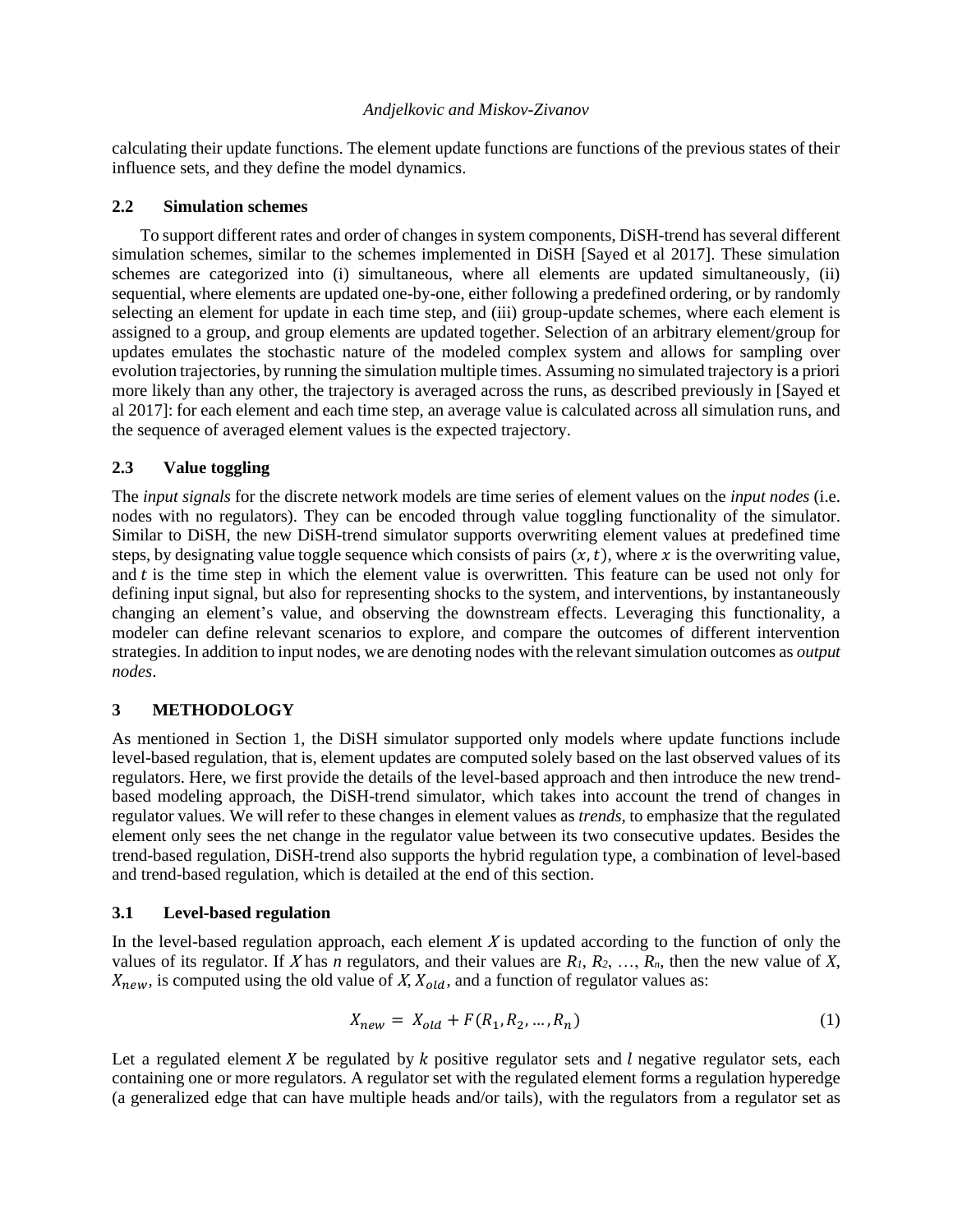the hyperedge tails, and the regulated element as the hyperedge head. We will denote each positive regulator set  $\mathbb{I}_{p,i}$ , and each negative regulator set  $\mathbb{I}_{n,j}$ . Contributions from regulators belonging to a common regulator set are multiplied (representing a synergistic effect of these interactions), and then these products are summed (as regulator sets independently regulate the regulated element). If we denote positive regulator terms as  $A_i$ , negative regulator terms as  $I_j$ , the corresponding interaction weights as  $w_i^{(p)}$ , and  $w_i^{(p)}$ , respectively, the update function  $F$  for element  $X$  with  $L$  discrete levels will have value:

$$
F(A_1, A_2, ..., A_k; I_1, I_2, ..., I_l) = \frac{[L \cdot |B(A, I)]|}{L} \cdot \text{sign}(B(A, I))
$$
 (2)

where  $B(A, I)$  is the balancing function determined by:

$$
B(A,I) = \sum_{i=1}^{k} \left( \prod_{q \in \mathbb{I}_{p,i}} w_{i,q}^{(p)} A_{i,q} \right) - \sum_{j=1}^{l} \left( \prod_{r \in \mathbb{I}_{n,j}} w_{j,r}^{(n)} I_{j,r} \right)
$$
(3)

The products are calculated over the sets of regulators involved in a single regulation hyperedge.

In addition to rounding up to the nearest higher discrete level, the simulator constrains updates to have  $0 \leq X_{new} \leq 1$ . Any overflow is discarded, as DiSH-trend supports a finite number of states. While this limitation challenges the reliability of the modeled dynamics, note that DiSH-trend supports an arbitrary number of discrete levels for each element, and saturation at maximum level can be interpreted as a suggestion to re-run the simulation with more discrete levels for the saturated element above the reached maximum value. As an example, if  $X$  has 6 discrete levels  $(0, 0.2, 0.4, 0.6, 0.8,$  and 1), but during the simulation saturates at level 1, modeler can re-run the simulation with 11 discrete levels  $(0, 0.1, 0.2, ...,$ 0.9, 1). If in the first simulation, the maximum value corresponding to level 1 was  $M$ , in the following simulation, level 1 can represent value  $2M$ . This way, simulation span can be iteratively doubled arbitrarily many times, and because the simulation is run for a finite number of timesteps, encapsulating all predicted values of element  $X$  during the course of the experiment is warranted. Note that, halving the interval between discrete levels would require halving the weights for consistency, which in turn ensures that the element does not reach the maximum state as fast as in the previous simulation. The same applies for saturation at the minimum level, whereas the extension doubles the value span downwards.

#### **3.2 Trend-based regulation**

The trend-based regulation extends the update function to include the changes in the regulators, i.e., their trends, as arguments. If only trend-based regulation is present, balancing function for element  $X$  is:

$$
B_{trend,X}(A,I) = \sum_{i=1}^{k} \left( \prod_{q \in \mathbb{I}_{p,i}} w_{i,q}^{(p)} \Delta A_{i,q} \right) - \sum_{j=1}^{l} \left( \prod_{r \in \mathbb{I}_{n,j}} w_{j,r}^{(n)} \Delta I_{j,r} \right)
$$
(4)

The balancing function for trend-based regulation is used in the random step-based sequential scheme (RSB-Sequential) [Sayed et al 2017], where the timeline is non-linear due to the stochastic selection of the updated element. In this simulation scheme, which was described in detail in [Sayed et al 2017], a pool of updateable elements (those with regulators) is formed, and in each time step, a single element is randomly picked from this pool to be updated. With this in mind, there are multiple ways one can define the trends. To enforce consistency, and prevent a single regulator update from being observed multiple times in the regulated element, we defined the regulator trends (e.g., for a regulator  $R$  of an element  $X$ ) as the difference between the current regulator value (i.e.,  $R(t)$ ) and its value at the time step of the previous update of this regulated element *X* (i.e.,  $R(t_{last\_update_of_X})$ ):

$$
\Delta R_X(t, t_{last\_update\_of\_X}) = R(t) - R(t_{last\_update\_of\_X})
$$
\n
$$
(5)
$$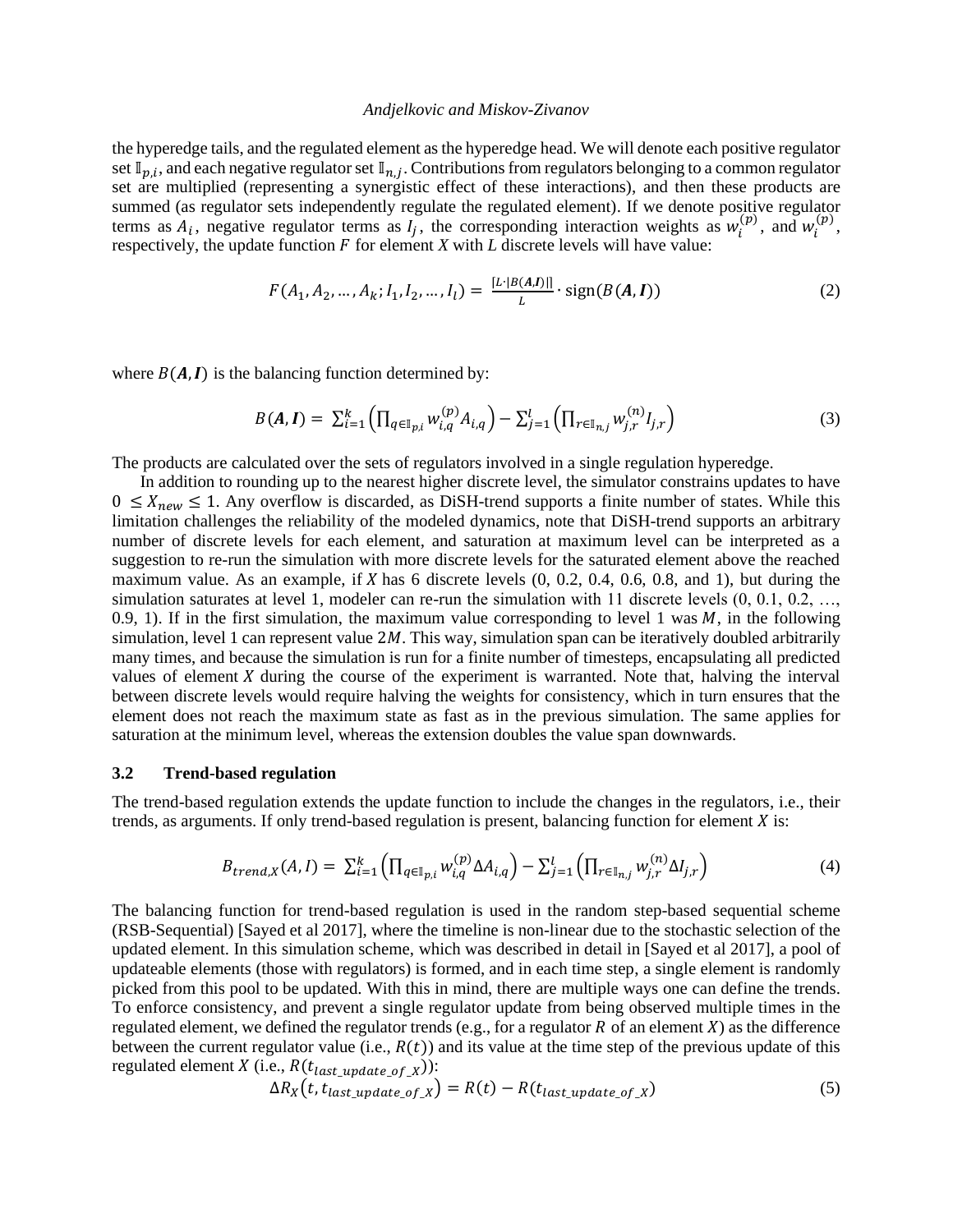We also updated equation (3) from the previous subsection to account for this change in  $\mathbb{R}$ :

$$
X_{new} = X_{old} + F(\mathbf{R}(t), \Delta \mathbf{R}_X(t, t_{last\_update\_of\_X}))
$$
\n(6)

This implementation means that each element (except for the input elements, that have no regulators), stores the last two values of all of its regulators. We initialize these doublets of previous values by storing the initial value of the regulator in both slots, that is, its ultimate and the penultimate observed values. Hence, all trends are initialized at 0. While the current version of DiSH-trend supports any initial value of an element (within the set of its allowed values), it does not support nonzero initial trend values. As our next step, we will add a capability to DiSH-trend to use historical data from time before the simulation start date, and thus, to initialize non-zero trends where applicable. During the simulation runs, whenever the regulated elements are updated, their regulators' previous two observed values get updated accordingly. Fig. 1 shows an example of how trend-based calculations are done on a small 3-element model where all interactions are trend-based.



Figure 1: Trend-based calculation demonstrated on 3-element toy model: underlying graph with the full line representing level-based regulation, and dashed line representing trend-based regulation (top left),

update functions (bottom left), an input signal on node  $\vec{A}$  (top right), arbitrary update order sequence (right), and the values of elements in each time step (below update sequence). In the first time step,  $\hat{B}$  is selected to be updated, but the trend of  $A$  is equal to 0, so  $B$  remains unchanged. Then,  $C$  is selected and it is increased due to nonzero value of A. In time step  $t = 3$ , C is updated again, proportional to the value of A. Element B is updated in time step  $t = 4$  and it finally observes the trend of A by comparing its value at time step  $t = 3$  and the last time step when B was selected to be updated (time step  $t = 0$ ).

### **4 EXPERIMENTS**

We tested the modeling capabilities of our new DiSH-trend simulator on two graphs of different scale. First series of experiments is run on small 4-element synthetic graphs (Fig. 2) to ensure validity of individual features, as well as to compare with the previous simulator version. Second series of experiments was run on larger graph representing a real-world model of food insecurity in Ethiopia. In the larger model we are showing how trend-based regulation can be used on real data and how it gives modelers more flexibility.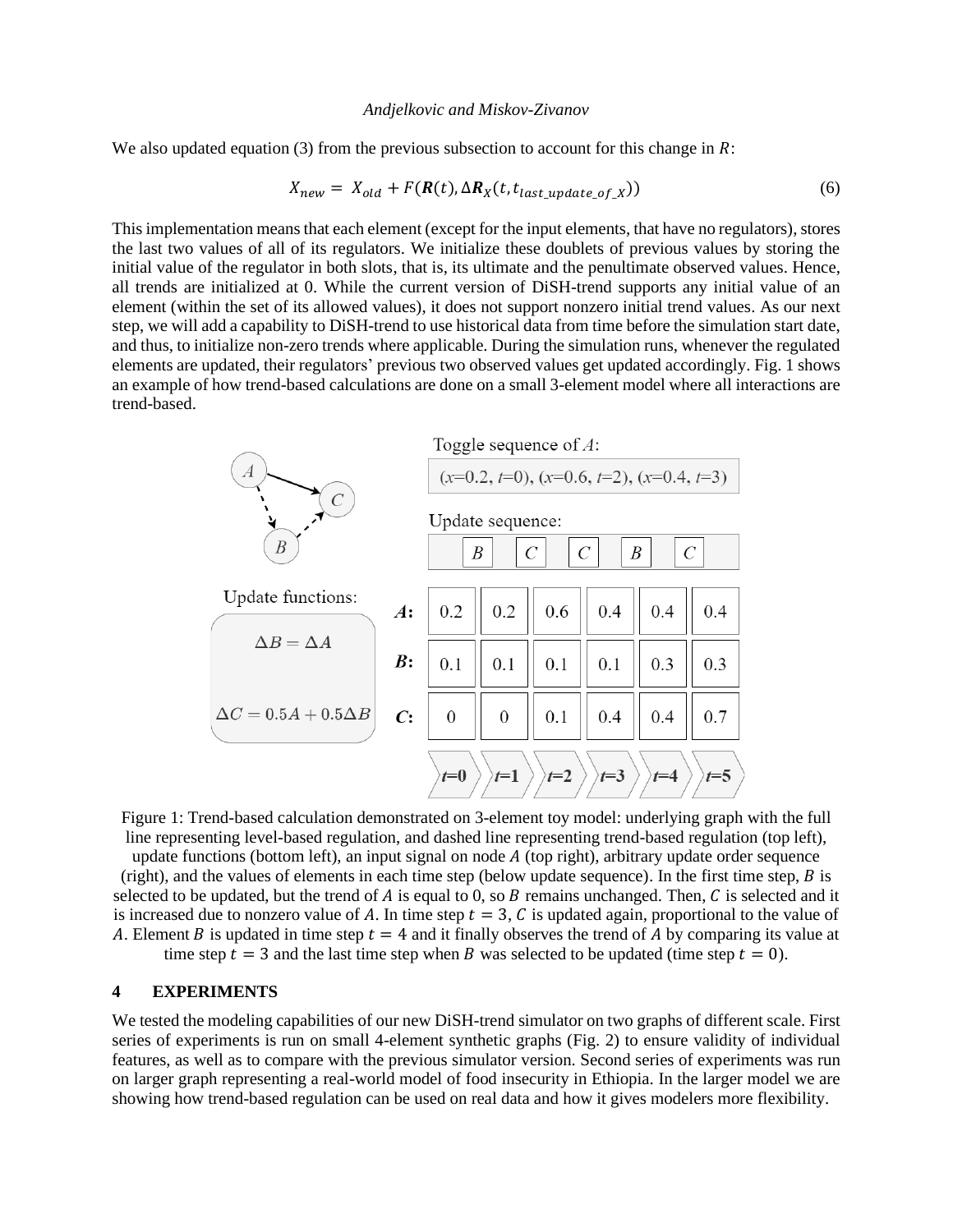The simulations are run on MacBook Pro with 3.3 GHz Dual-Core Intel Core i5, 16 GB 2133 MHz LPDDR3 memory. The simulator is implemented in Python 3.8.5 and is available at [https://bitbucket.org/andjelkovicstefanpitt/dish-trend/src/master/.](https://bitbucket.org/andjelkovicstefanpitt/dish-trend/src/master/)

## **4.1 Trend-based and hybrid regulation toy models**

The graph shown in the top left corner of Fig. 2 represents a simplified causal structure of intervention modeling scenarios, where intervention cannot target the root cause, but rather attenuates its downstream effects. The small graph has 4 nodes: cause, intervention, problem, and outcome. Fixing the input signal from cause and intervention, we are testing different combinations of their contributions, as well as different effects of problem on outcome.

We ran experiments for each of the level-based, trend-based, and hybrid regulation of outcome by problem, in 5 different scenarios as displayed in Table 1.

**Table 1: Toy model experiments on 4-element graph**

| # | <b>Scenario name</b> | <b>Description</b>                                               |  |  |  |
|---|----------------------|------------------------------------------------------------------|--|--|--|
|   | Regular              | problem negatively regulates outcome                             |  |  |  |
|   | OR                   | problem and cause independently negatively regulate outcome      |  |  |  |
|   | <b>AND</b>           | problem and cause together negatively regulate outcome           |  |  |  |
|   | <b>NOT</b>           | problem positively regulates outcome                             |  |  |  |
|   | Target               | problem and cause together negatively regulate outcome only when |  |  |  |
|   |                      | $cause=0.7$                                                      |  |  |  |



Figure 2: Toy model results: the underlying graph structure (top left); input signal on cause and intervention nodes, alongside their regulated element problem (bottom left); output comparison between level-based, trend-based, and hybrid regulation models in 5 different scenarios (right).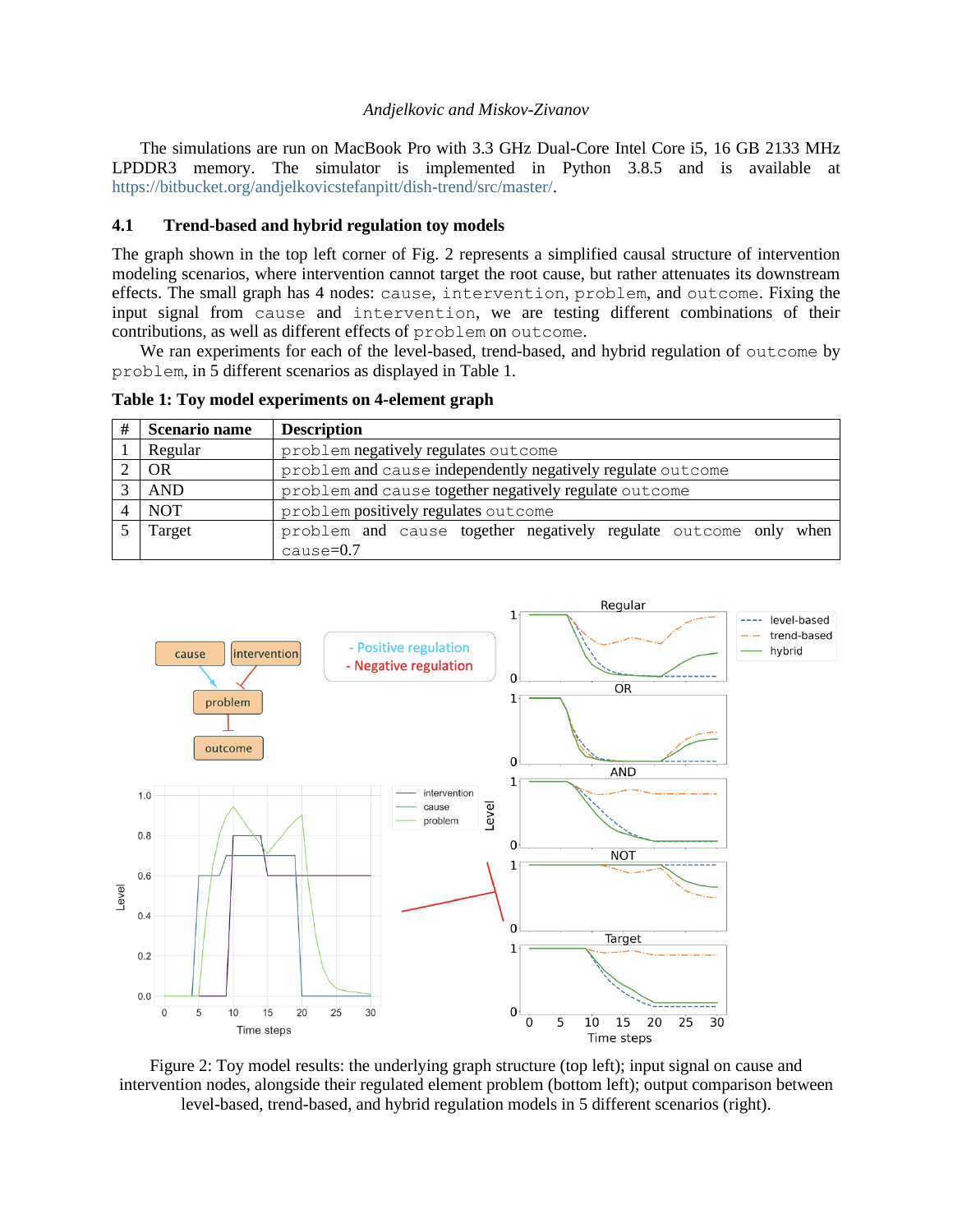## **4.2 Modeling food insecurity in Ethiopia**

We developed a causal model of food insecurity in the Ethiopian region Oromia as a use case for hybrid regulation. This model contains 31 nodes and 49 edges (including one self-edge), as shown in Fig. 3. The model is structured in such a way that it has input nodes for the causes of a potential crisis relevant to food security, SARS-CoV-2 virus denoted as coronavirus in Fig 3, conflict, and locust swarm, as well as intervention and aid nodes, sanitation and hygiene aid displayed as sanitation aid, and food aid. This structure facilitates hypothesis generation and comparisons between different intervention strategies.



Figure 3: Large model of food security in Ethiopian region Oromia.

Simulation is set up with real-world data for most of the input nodes (Table 2) to explore the advantages of trend-based and hybrid regulation in modeling realistic scenarios. The biggest challenges were data scarcity and misalignment between time series data: some of the variables such as temperature and precipitation have daily resolution with data spanning over 70 years (Terraclimate, ERA5, CHIRPS), while malnutrition is monitored through surveys that only take place once in 4-5 years (DHS). Following available data, we modeled the period from January 2008 to March 2022, with monthly resolution (each simulation time step corresponds to one month) to have a resolution as fine-grained as possible, but limit interpolation as much as possible. Data given with daily resolution was aggregated by summing counts (conflict, SARS-CoV-2 virus) or averaging (temperature, precipitation). Data-derived input signals are shown in Fig. 4.

Each element is represented by an 11-level variable (with levels:  $\{0, 0.1, 0.2, ...1\}$ ), which allows convenient conversion between integer indices used to define value toggling and target regulation ({0, 1, 2, …, 10}), and variable values. Discretization is done by splitting the range of element's historical recorded values from available data into 11 uniformly distributed bins and then translating real number values into integer values of their bins (i.e. the lowest bin numbers into 0, the following bin into 1, etc.). Note that near the end of the simulation (after March 2021) there are no available data at the time when the simulations were run. For temperature and precipitation, we copied the last 12 months' data perpetually until the end of the simulation, because these are periodic, while for the other input variables we kept them at their last recorded value. The unknown variables are initialized at mid-level (0.5) in the absence of more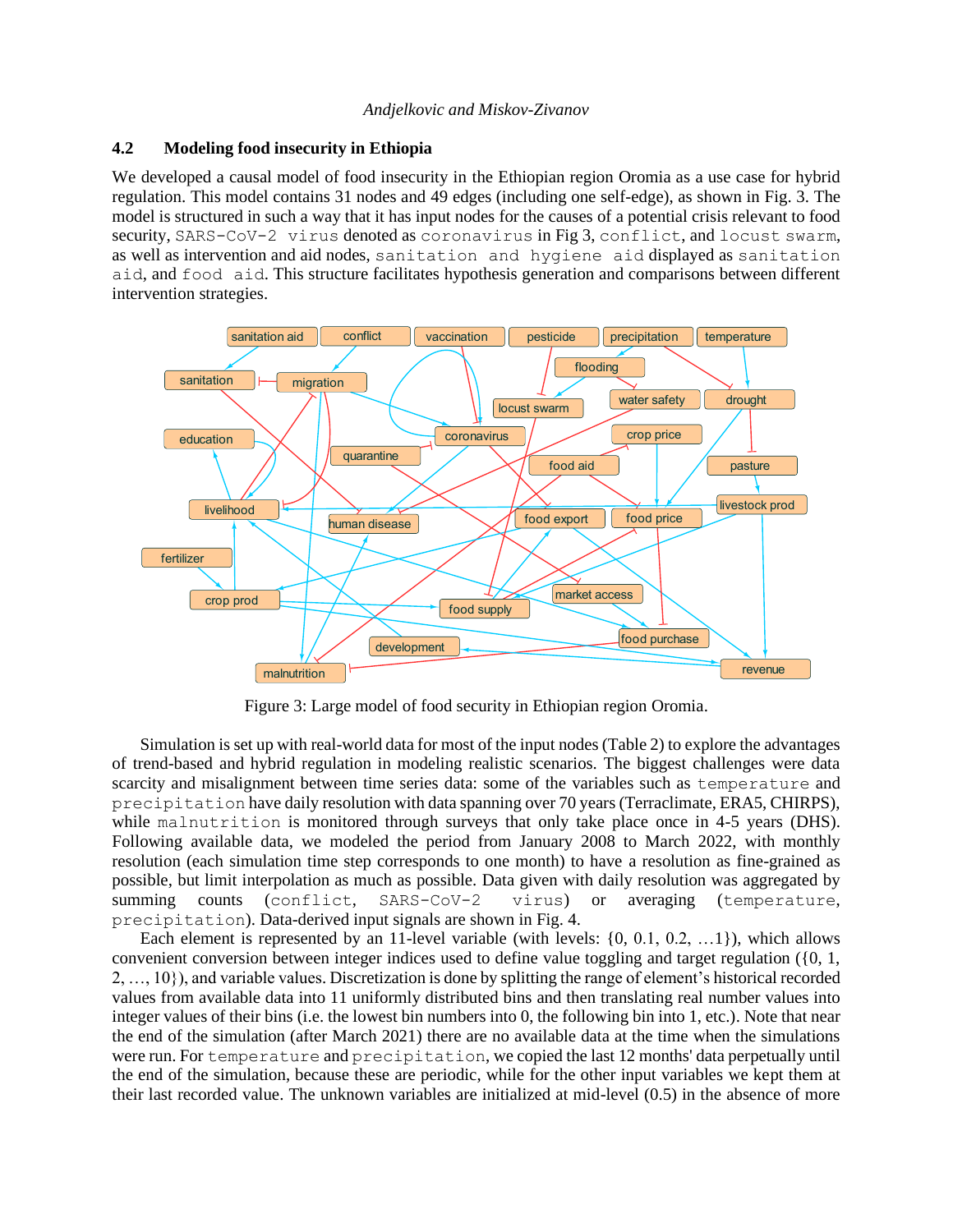accurate information. Note that, while we are treating SARS-CoV-2 virus as an input, in the model it is regulated by quarantine and vaccination. After March 2021 we are no longer enforcing its value via the value toggling feature, and its dynamics are predicted by DiSH-trend simulation.



Figure 4: Data-derived input signals for the large food insecurity model.

While the simulator does not enforce the weights to be in the interval of  $[0,1]$ , it is strongly recommended for simulation stability (avoiding saturation), and easier interpretability (absolute values of these weights can be interpreted as transition probabilities). With that in mind, we took value weights to be the maximum ones ( $w_v = 1$ ) to observe the strongest level-based regulation effects. Consequently, for the trend-based regulation weights  $w_t = 0.5$  to account for the fact that the trend can be negative. With the span of possible values [-1,1], the interval of influences [-0.5, 0.5], is the same size as level-based regulation interval of influences [0,1]. In hybrid regulation models, we set weights  $w_v = 0.25$ , and  $w_t = 0.5$ , to make it easier to compare them to the trend-based regulation (they would use the same trend influences, and the only difference would come from the level-based contributions).

| <b>Variable</b>            | <b>Source</b>  | <b>Reference</b>          | <b>Resolution</b>  |
|----------------------------|----------------|---------------------------|--------------------|
|                            |                |                           | (spatial/temporal) |
| Conflict                   | <b>ACLED</b>   | Raleigh et al 2010        | Ethiopia/daily     |
| Food aid                   | <b>FAOSTAT</b> | <b>FAOSTAT</b>            | Ethiopia/yearly    |
| Pesticide                  | <b>FAOSTAT</b> | <b>FAOSTAT</b>            | Ethiopia/yearly    |
| Precipitation              | <b>CHIRPS</b>  | Funk et al 2015           | Oromia/daily       |
| Quarantine                 | <b>EPHI</b>    | <b>EPHI</b>               | Ethiopia/monthly   |
| Sanitation and hygiene aid | <b>USAID</b>   | <b>USAID Database</b>     | Ethiopia/yearly    |
| SARS-CoV-2 virus           | <b>OWID</b>    | OWID; Roser et al 2020    | Ethiopia/daily     |
| Temperature                | ERA5           | ERA5; Hersbach et al 2020 | Oromia/daily       |
| Vaccination                | <b>WHO</b>     | <b>WHO</b>                | Ethiopia/daily     |

**Table 2: Data sources for Oromia food insecurity model with spatiotemporal aggregation level**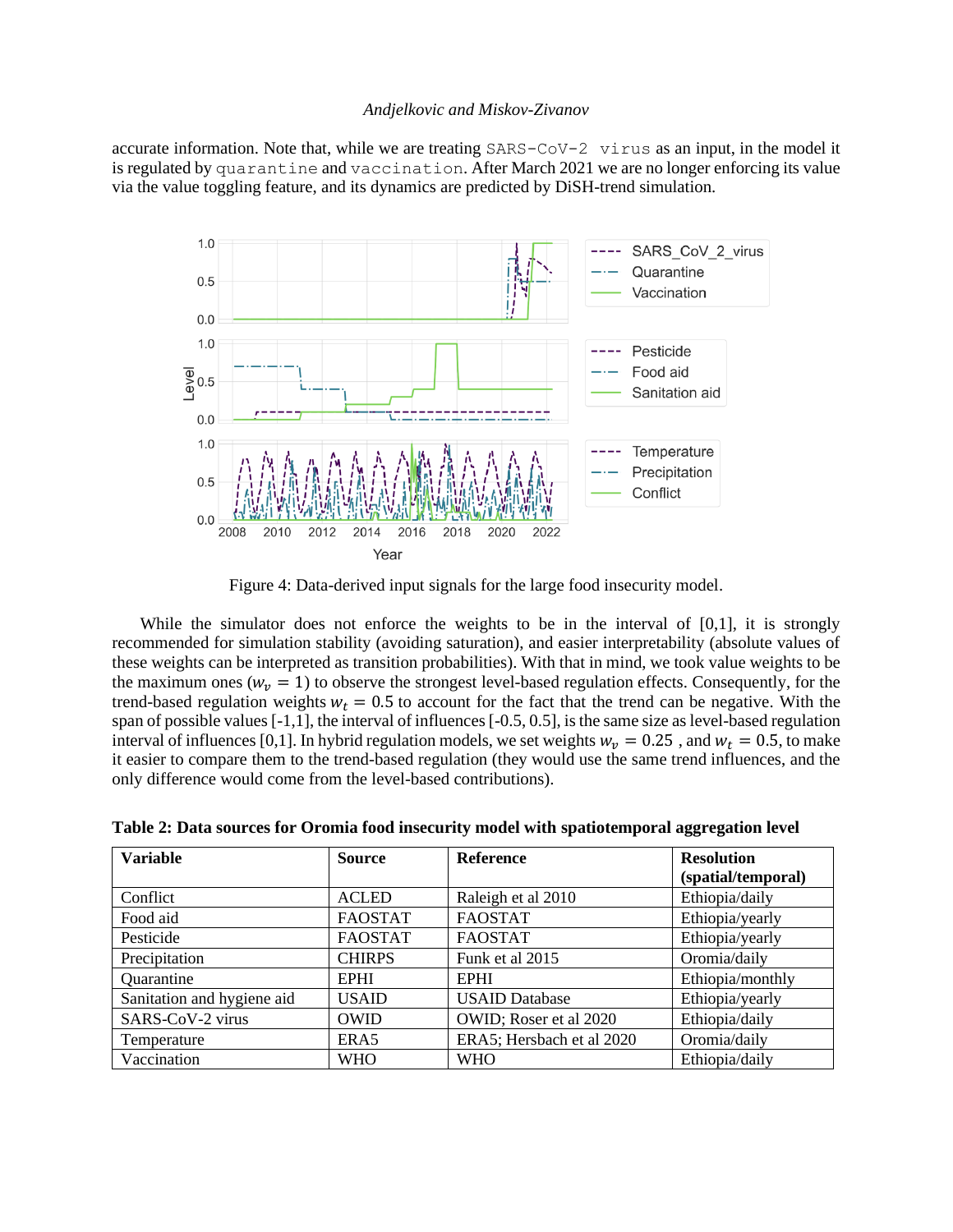We run the simulation 200 times with 170 time steps and then average across the runs. The experiment is done three times: once for the level-based regulation model, once for the trend-based regulation, and once for the hybrid regulation model. We built the trend-based regulation model by manually selecting interactions where the regulated element value does not keep increasing/decreasing when its regulator stops increasing/decreasing and converted them to trend-based interactions. After that, we built the hybrid regulation model by converting all trend-based interactions into hybrid interactions, for comparison purposes.

# **5 RESULTS**

The results show the advantages of DiSH-trend over DiSH in capturing element trends, as well as how DiSH-trend can recover qualitative behaviors missed by DiSH.

#### **5.1. Small network model results**

The simulated behavior of outcome in all five scenarios, for all three models, is displayed in Fig. 2. The regular model shows expected qualitative behavior: hybrid regulation has a steeper decrease than levelbased regulation because the negative trend is contributing to it, as well. After time step 20, when the problem value decreases, its level-based influence is decreasing, but its negative trend is observed as a positive trend in the trend-based and hybrid regulated outcome, so these two show a progressively slowing increase.

OR scenario gives similar predictions as the Regular scenario for level-based and hybrid regulation, the only differences being undistinguishable trend-based and hybrid regulation. This happens because cause has a nonzero value between time steps 5 and 19, and it regulates outcome negatively and stronger than the trend contributions from problem. Only from time step 20, these trend contributions are not opposed by cause, and they increase the outcome value.

For the AND scenario in the level-based and the hybrid regulation, we observe a problem-induced decrease in outcome, but slower than seen in the Regular model, because these contributions are multiplied with 0.6, which is the value of cause. In trend-based regulation slower decrease means a smaller drop, so the outcome value saturates earlier.

The NOT scenario has the outcome update function with the same absolute value, but the opposite sign, compared to the Regular model. However, the element trajectories are not symmetric because the element values are bound in [0,1] intervals. Trend-based regulation cannot increase outcome value because it is already at maximum level, and the first change is observed when problem value increases, which in turn decreases outcome value. After that, the trend-based regulation outcome in the NOT scenario is symmetric to the trend-based regulation outcome in the Regular scenario. The level-based regulation outcome remains at maximum level throughout simulation because it starts at maximum level and the only regulator is problem, which increases outcome value.

In the Target scenario, outcome behaves similarly to the AND scenario, which is expected given that the Target scenario changes outcome value only when cause is at 0.7, and the AND scenario changes outcome value whenever cause is nonzero.

Small model simulation runtime is comparable between level-based, trend-based, and hybrid regulation, and was for all iterations between 0.374 s and 0.539 s.

## **5.2 Large network model results**

The three versions of the model for food insecurity in Ethiopia, with level-based regulation only, trendbased regulation only, and hybrid regulation that combines value- and trend-based regulation, are examined by comparing predicted outcomes of non-fixed variables. A subset of variables with the most notable distinction is displayed in Fig. 5.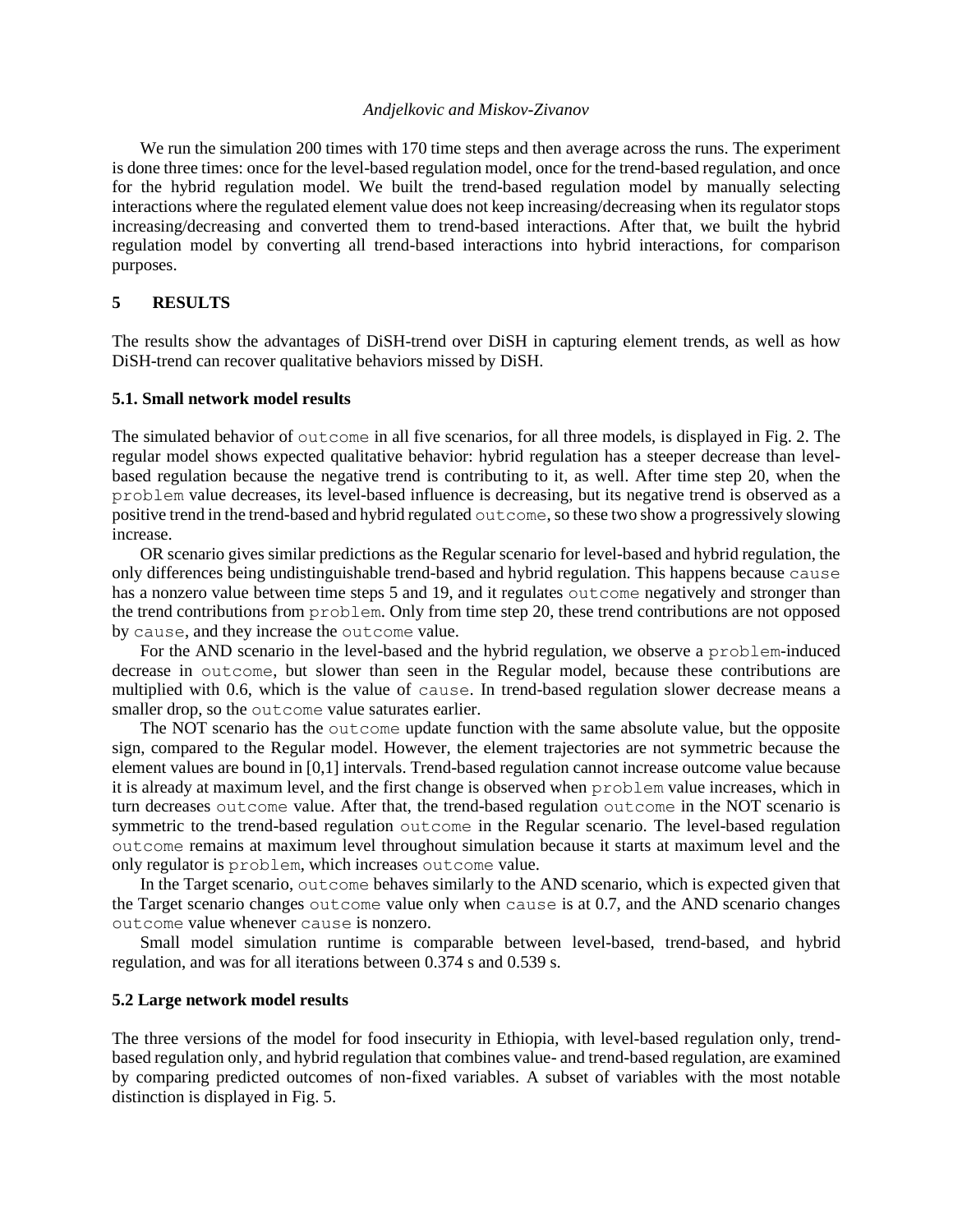The resulting plots show that trend-based regulation modeling can predict different outcomes than traditional level-based regulation, ranging from moderate (sanitation and hygiene, and human migration) to opposite (food supply, food export, livestock production, and human disease). Evaluation of these outcomes requires more data, but some of the predicted outcomes can be qualitatively evaluated. There are examples where trend-based regulation yields more intuitive predictions than level-based regulation, such as education increasing, human migration increasing after a series of conflicts, and sanitation and hygiene increasing before conflicts but decreasing during conflicts and the pandemic. On the other hand, level-based predictions seem to favor food availability (livestock production, food supply) and expect human migration and human diseases to be progressively decreasing, which is expected in peaceful times. None of these regulation methods is better than the other, per se, but having them both increases predictive capacity by allowing more variety in reachable outcomes.

Hybrid regulation models strike a balance between value- and trend-based regulation models, by combining them, which is observed in the results. However, when a positive hybrid regulation is present, and the regulator value is increasing, then the regulated element's value will increase faster than with either value- or trend-based regulation because both value and trend are contributing to the increase (see education in Fig. 5), Hybrid regulation predicted outcomes can be similar to the ones predicted by levelbased regulation, or trend-based regulation, depending on which is more prominent: regulator's current value or regulator's current trend. In this model, hybrid regulation outperformed level-based and trendbased regulation in capturing effects of a pandemic on the system: it captured the strongest rise in human diseases, and the deepest drop in food export and food purchase.

Large model simulation runtime on average for level-based regulation is 68.7 s, trend-based 71.2 s, and hybrid regulation 74.7 s.



Figure 5: Comparison of selected simulation results between level-based (dashed blue line), trend-based (orange dot dash line) and hybrid regulation models (green full line).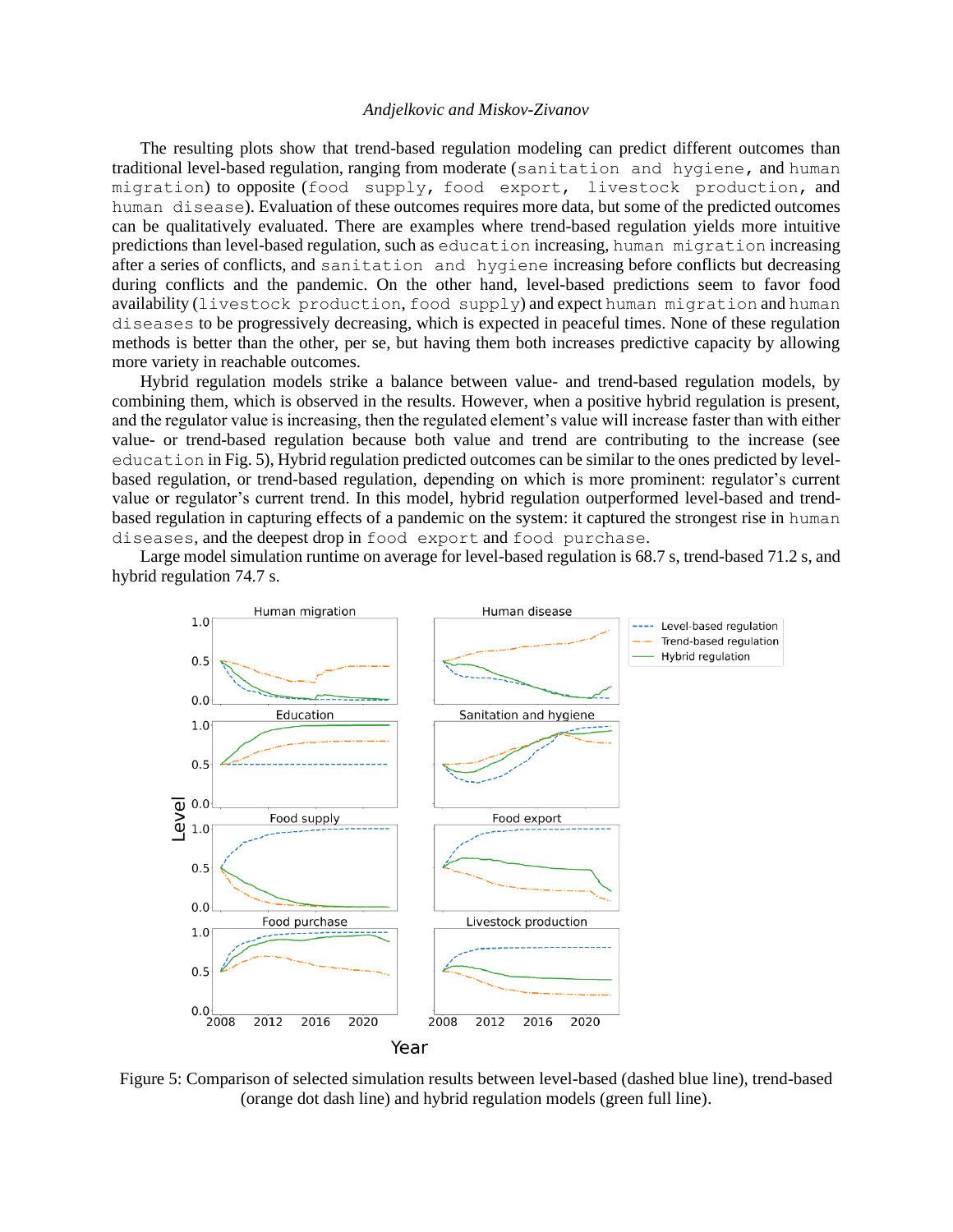## **6 CONCLUSIONS**

In this paper, we present DiSH-trend, an extended version of the DiSH simulation tool for wide application in network dynamics modeling. DiSH simulator modeled dynamics by calculating updates for elements based on the values of their regulators. In DiSH-trend, these updates are extended to take into account regulator trends, as well. This allows for greater modeling flexibility and helps modelers simulate scenarios where the trend of the regulated element should follow the trend of the regulator.

We compared DiSH-trend with DiSH on a small 4-element toy model, and a larger 31-element model of food insecurity in Ethiopia. For each of the experiments, we considered level-based regulation (as DiSH extension which supports discrete elements), trend-based regulation, and hybrid regulation as a combination of the former two (DiSH-trend). The small model showed each of the implemented DiSH-trend functionalities, and how they yield distinct results between these three regulation modes. The large model showed how level-based regulation fails to capture some expected trends, and how hybrid regulation improves on that.

Allowing a greater variety of interactions by introducing trend-based regulation and combining it with traditional level-based regulation resulted in more faithful complex system representation in DiSH-trend, which in turn increased the simulator's predictive power. Leveraging more data and modeling at scenarioappropriate timescales will yield more conclusive and more precise predictions. The future work will focus on weight inference from data, which will increase the forecasting accuracy. Given data availability, integrating DiSH-trend with machine learning approaches for parameter tuning can leverage its speed and robustness in generating predictions, to make it an efficient self-trained artificial intelligence-based tool for studying complex systems.

## **ACKNOWLEDGMENTS**

This work is supported in part by DARPA award W911NF-18-1-0017 awarded to N. Miskov-Zivanov.

The authors would like to thank Kara Bocan for valuable insights on translation of real-world data into DiSH-trend variables, and Khaled Sayed for technical advice on DiSH simulator usage. Additionally, the authors are grateful to Brad Goodman for facilitating access to the historical data, as well as to Robyn Kozierok, Zoe Henschield, Lynette Hirschman, Pam Bhattacharya, and Pascale Proulx for discussions on real-world applications of trend-based modeling.

#### **REFERENCES**

- Abatzoglou, J. T., S. Z. Dobrowski, S. A. Parks, and K. C. Hegewisch. 2018. "TerraClimate, a high-resolution global dataset of monthly climate and climatic water balance from 1958–2015." *Scientific data*, *5*(1):1-12.
- Albert, I., J. Thakar, S. Li, R. Zhang, and R. Albert. 2008. "Boolean network simulations for life scientists." *Source code for biology and medicine*, *3*(1):1-8.
- Barrat, A., M. Barthélemy, R. Pastor-Satorras, and A. Vespignani. 2004. "The architecture of complex weighted networks." *Proceedings of the National Academy of Sciences of the United States of America*, *101*(11):3747–3752. <https://doi.org/10.1073/pnas.0400087101>

Chaouiya, C. 2007. "Petri net modelling of biological networks." *Briefings in bioinformatics*, *8*(4):210-219.

Chatfield, C. 1978. "The Holt‐Winters forecasting procedure." *Journal of the Royal Statistical Society*, *27*(3):264-279.

DHS[, https://dhsprogram.com/data/,](https://dhsprogram.com/data/) accessed on March 27<sup>th</sup>, 2021

ERA5, [https://www.ecmwf.int/en/forecasts/datasets/reanalysis-datasets/era5,](https://www.ecmwf.int/en/forecasts/datasets/reanalysis-datasets/era5) accessed on March 22nd, 2021

EPHI[, https://www.ephi.gov.et/images/Registerd-COVID-19-Directive-2013\\_Final\\_051020.pdf,](https://www.ephi.gov.et/images/Registerd-COVID-19-Directive-2013_Final_051020.pdf) accessed on March 27th, 2021

Faeder, J. R., M. L. Blinov, B. Goldstein, and W. S. Hlavacek. 2005. "Rule-based modeling of biochemical networks." *Complexity*, *10*(4):22-41.

FAOSTAT, [http://www.fao.org/faostat/en/#data,](http://www.fao.org/faostat/en/#data) accessed on March 27<sup>th</sup>, 2021